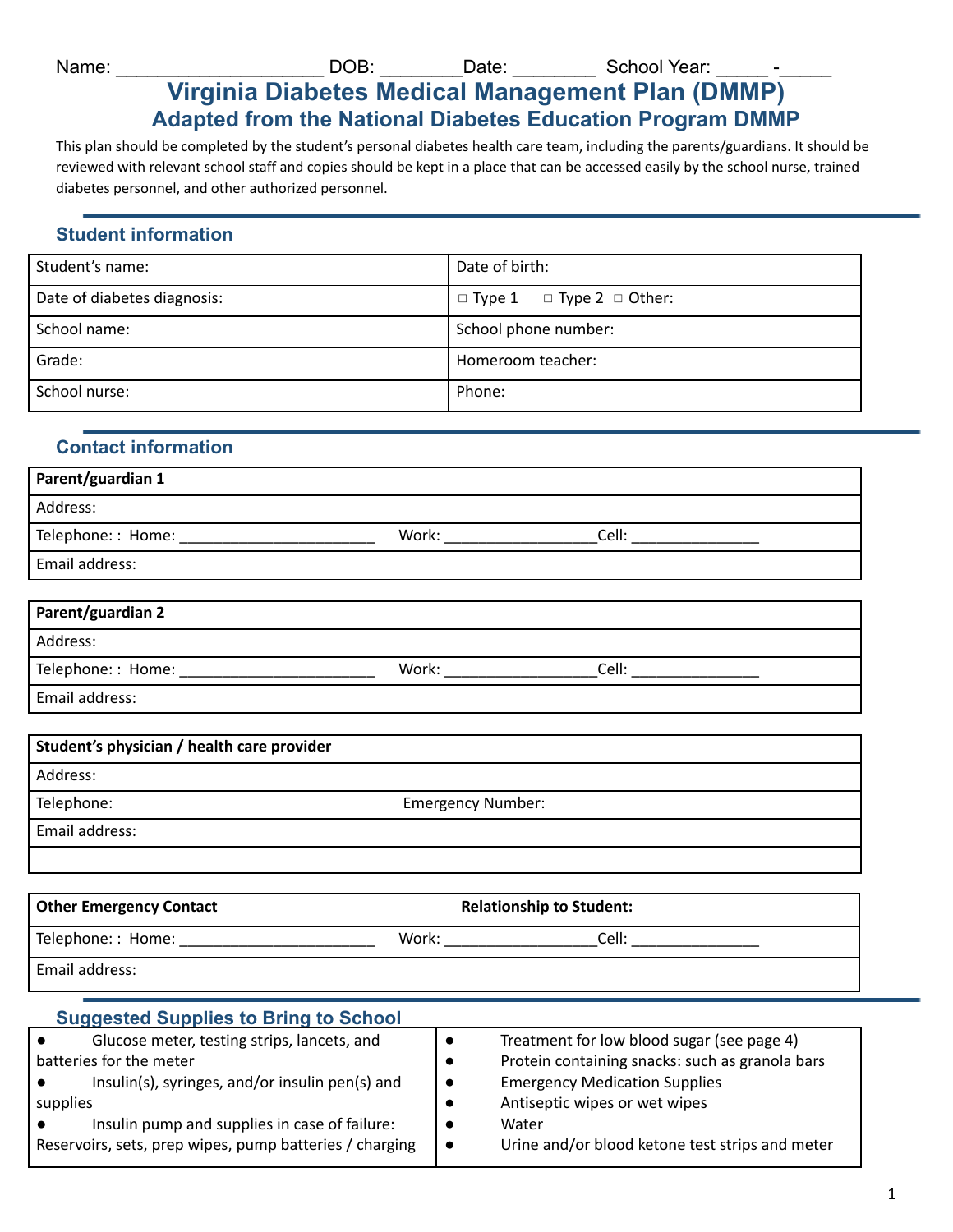### **Student's Self-care Skills**

### **Blood Glucose:**

◻ Independently checks own blood glucose

- ◻ May check blood glucose with supervision
- ◻ Requires school nurse or trained diabetes personnel to check blood glucose
- □ Uses a smartphone or other monitoring technology to track blood glucose values

## **Insulin Administration:**

- $\Box$  Independently calculates / gives own injections
- $\Box$  May calculate / give own injections with direct supervision to confirm glucose and insulin dose
- □ Requires school nurse or trained diabetes personnel to calculate dose and student can give own injection with supervision
- □ Requires school nurse or trained diabetes personnel to calculate dose and give the injection

### **Nutrition:**

- ◻ Independently counts carbohydrates
- ◻ May count carbohydrates with supervision
- ◻ Requires school nurse/trained diabetes personnel to count carbohydrates
- ◻ Parents'/Guardians' discretion for **special event/party food**
- ◻ Student discretion for s**pecial event/party food**

## **Parents / Guardians Authorization to Adjust Insulin Dose**

| Parents/guardians are authorized to increase or decrease correction dose scale within the<br>following range: $+/-$ units of insulin.                                                 | $\Box$ Yes | $\Box$ No |
|---------------------------------------------------------------------------------------------------------------------------------------------------------------------------------------|------------|-----------|
| Parents/guardians are authorized to increase or decrease insulin-to carbohydrate ratio from:<br>unit(s) for every grams of carbohydrate to<br>unit(s) for every grams of carbohydrate | $\Box$ Yes | $\Box$ No |
| Parents/guardians are authorized to increase or decrease fixed insulin dose within the following<br>range: $+/-$ units of insulin.                                                    | $\Box$ Yes | $\Box$ No |

## **Checking Blood Glucose**

**Target Blood Glucose:** ❑ Before Meal \_\_\_\_\_ - \_\_\_\_\_ mg / dL ❑Other \_\_\_\_\_ - \_\_\_\_mg/dL

| $\Box$ Before breakfast | $\Box$ Before lunch                               | $\Box$ Before PE | $\Box$ As needed for signs/symptoms of illness                   |
|-------------------------|---------------------------------------------------|------------------|------------------------------------------------------------------|
| $\Box$ Before Dismissal | □ Other times<br>requested by<br>parent/guardian: | $\Box$ After PE  | $\Box$ As needed for signs/symptoms of high/low<br>blood glucose |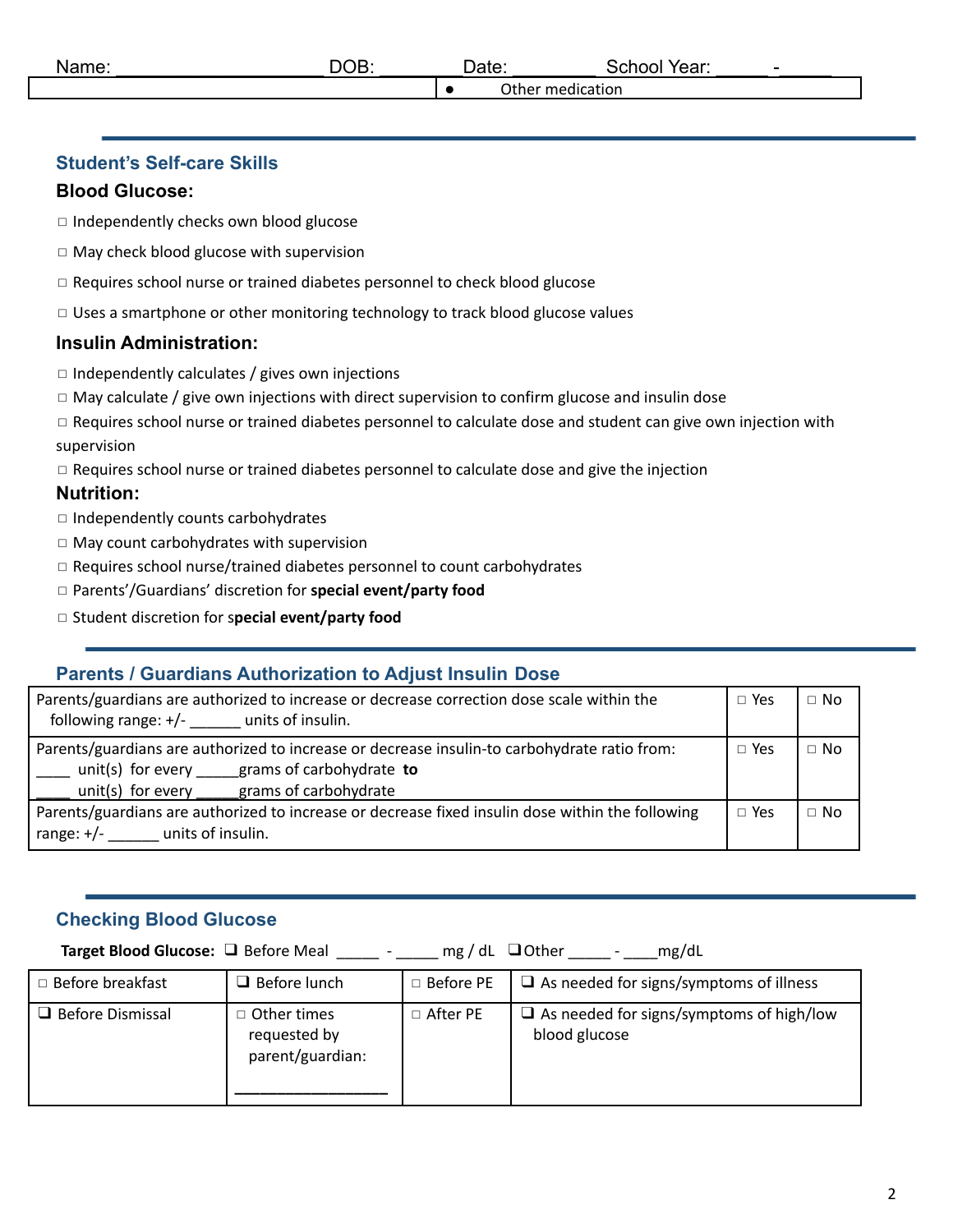| Name: | .10F<br>י שנ | Jate: | School Year: |  |
|-------|--------------|-------|--------------|--|
|       |              |       | ___          |  |

## **Continuous Glucose Monitoring (CGM)**

 $\square$  Yes  $\square$  No Brand/model: Alarms set for:  $\Box$  Severe Low:  $\Box$  Low:  $\Box$  High: Predictive alarm: ■ Rapid Fall: ■ Rapid Rise: △ Rapid Rise: Student/School Personnel may use CGM for insulin calculation if glucose reading between \_\_\_\_\_-\_\_\_\_\_mg/dL ◻ Yes ◻ No Student/School Personnel may use CGM for hypoglycemia and hyperglycemia management □ Yes □ No (Refer to Hypoglycemia and Hyperglycemia section of this document once confirmed)

## **Additional information for student with CGM**

- Insulin injections should be given at least three inches away from the CGM insertion site.
- Do not disconnect from the CGM for sports activities.
- If the adhesive is peeling, reinforce it with any medical adhesive or tape the parent / guardian has provided.
- If the CGM becomes dislodged, remove, and return everything to the parents/guardian. Do not throw anything away. Check glucose by finger stick until CGM is replaced / reinserted by parent/guardian or student.
- Refer to the manufacturer's instructions on how to use the student's device.
- Refer to VDC's CGM Position Statement (<https://virginiadiabetes.org/diabetes-in-schools/>)

| <b>Student's Self-care CGM Skills</b><br>Independent?                                                              |             |            |
|--------------------------------------------------------------------------------------------------------------------|-------------|------------|
| The student is able to troubleshoot alarms and alerts                                                              | $\Box$ Yes  | $\Box$ No  |
| The student is able to adjust alarms.                                                                              | $\Box$ Yes  | $\Box$ No  |
| The student is able to calibrate the CGM.                                                                          | $\Box$ Yes  | $\Box$ No  |
| The student is able to respond when the CGM indicates a rapid trending rise<br>or fall in the blood glucose level. | $\Box$ Yes  | $\Box$ No  |
| School nurse or trained personnel notified if CGM alarms                                                           | $\Box$ High | $\Box$ Low |
| Other instructions for the school health team:                                                                     |             |            |

### **Physical activity and sports**

A quick-acting source of glucose must be available at the site of physical education activities and sports. Examples include glucose tabs, juice, glucose gel, gummies, skittles, starbursts, cake icing.

Student should eat:

| Carbohvdrate Amount | Before | Every 30 minutes | Every 60 minutes | After activity | Per Parent |
|---------------------|--------|------------------|------------------|----------------|------------|
| 15 grams            |        |                  |                  |                |            |
| 30 grams            |        |                  |                  |                |            |

If most recent blood glucose is less than \_\_\_\_\_\_mg/dL, student can participate in physical activity when blood glucose is corrected and above \_\_\_\_\_\_\_\_\_mg/dL.

Avoid physical activity when blood glucose is greater than \_\_\_\_\_\_\_\_mg/dL

AND / OR if urine ketones are moderate to large / blood ketones are > 1.0 mmol/L

For insulin pump users: see "**Additional Information for Student with Insulin Pump", page 7".**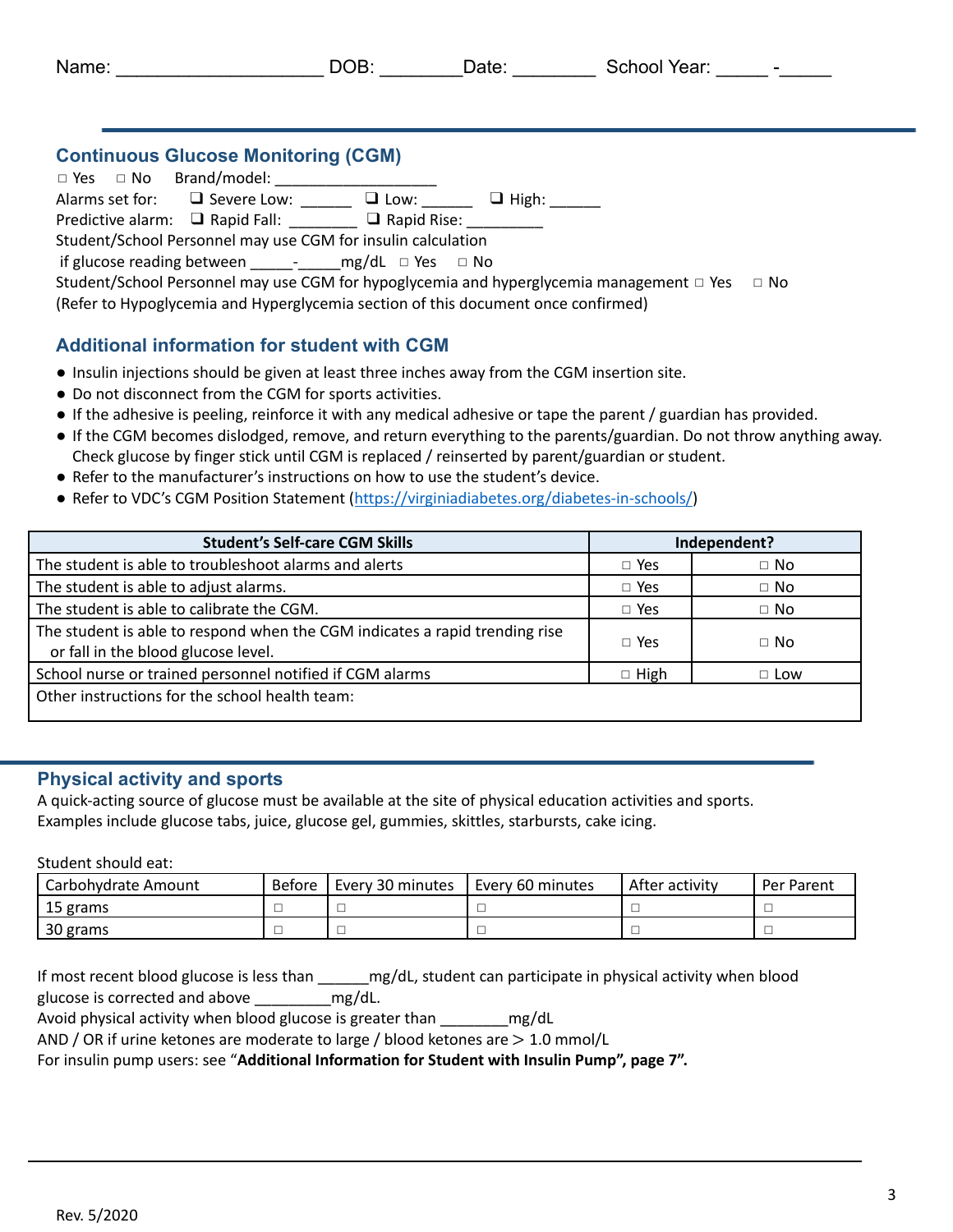# **Hypoglycemia (Low Blood Glucose)**

**Hypoglycemia: Any blood glucose below \_\_\_\_\_ mg / dL checked by blood glucose meter or CGM.**

**Student's usual symptoms of hypoglycemia (circled):**

| Hunger    | Sweating                 | Shakiness                | <b>Paleness</b> | <b>Dizziness</b> |
|-----------|--------------------------|--------------------------|-----------------|------------------|
| Confusion | Loss of coordination     | Fatigue                  | Irritable/Anger | Crying           |
| Headache  | Inability to concentrate | Hypoglycemia Unawareness | Passing-out     | Seizure          |

|     | Mild to Moderate Hypoglycemia:<br>Student is exhibiting symptoms of hypoglycemia AND / OR blood glucose level is less than<br>mg/dL                                           |
|-----|-------------------------------------------------------------------------------------------------------------------------------------------------------------------------------|
|     | Give a fast-acting glucose product equal to _______ grams fast-acting carbohydrate such as:<br>glucose tablets, juice, glucose gel, gummies, skittles, starbursts, cake icing |
| 2.  | Recheck blood glucose in 15 minutes                                                                                                                                           |
| 3.  | If blood glucose level is less than ______, repeat treatment with ______ grams of fast-acting carbohydrates.                                                                  |
| 4.  | Consider providing a carbohydrate/protein snack once glucose returns to normal range, as per                                                                                  |
|     | parent/guardian.                                                                                                                                                              |
| .5. | <b>Additional Treatment:</b>                                                                                                                                                  |

### **Severe Hypoglycemia:**

Student is unable to eat or drink, is unconscious or unresponsive, or is having seizure activity or convulsions (jerking movement)

| 1.<br>Position the student on his or her side to prevent choking                     |    |                                           |  |  |  |
|--------------------------------------------------------------------------------------|----|-------------------------------------------|--|--|--|
| 2.<br>Administer emergency medication.                                               |    |                                           |  |  |  |
| Injectable Route (Glucagon, Glucagen, Gvoke)                                         | OR | <b>Nasal route (Bagsimi)</b>              |  |  |  |
| $\Box$ 0.5 mg<br>$\Box$ 1 mg<br>Dose:                                                |    | Dose: $\Box$ 3 mg (Baqsimi brand)         |  |  |  |
| Route: $\Box$ Subcutaneous (SC)<br>$\Box$ Intramuscular (IM)                         |    | Route: □ Intranasal (IN Bagsimi brand)    |  |  |  |
| Site:<br>$\Box$ Buttocks<br>$\Box$ Arm<br>$\Box$ Thigh<br>□ Lower Abdomen            |    | $\Box$ Nose (Bagsimi brand only)<br>Site: |  |  |  |
|                                                                                      |    |                                           |  |  |  |
| 3.<br><b>Call 911 (Emergency Medical Services)</b>                                   |    |                                           |  |  |  |
| AND the student's parents / guardians.<br>$\bullet$                                  |    |                                           |  |  |  |
| AND the health care provider.<br>$\bullet$                                           |    |                                           |  |  |  |
| <b>If on INSULIN PUMP</b> , Stop insulin pump by any of the following methods:<br>4. |    |                                           |  |  |  |
| Place pump in "suspend" or "stop mode" (See manufacturer's instructions)             |    |                                           |  |  |  |
| Disconnect pump at site                                                              |    |                                           |  |  |  |

**ALWAYS** send pump with EMS to hospital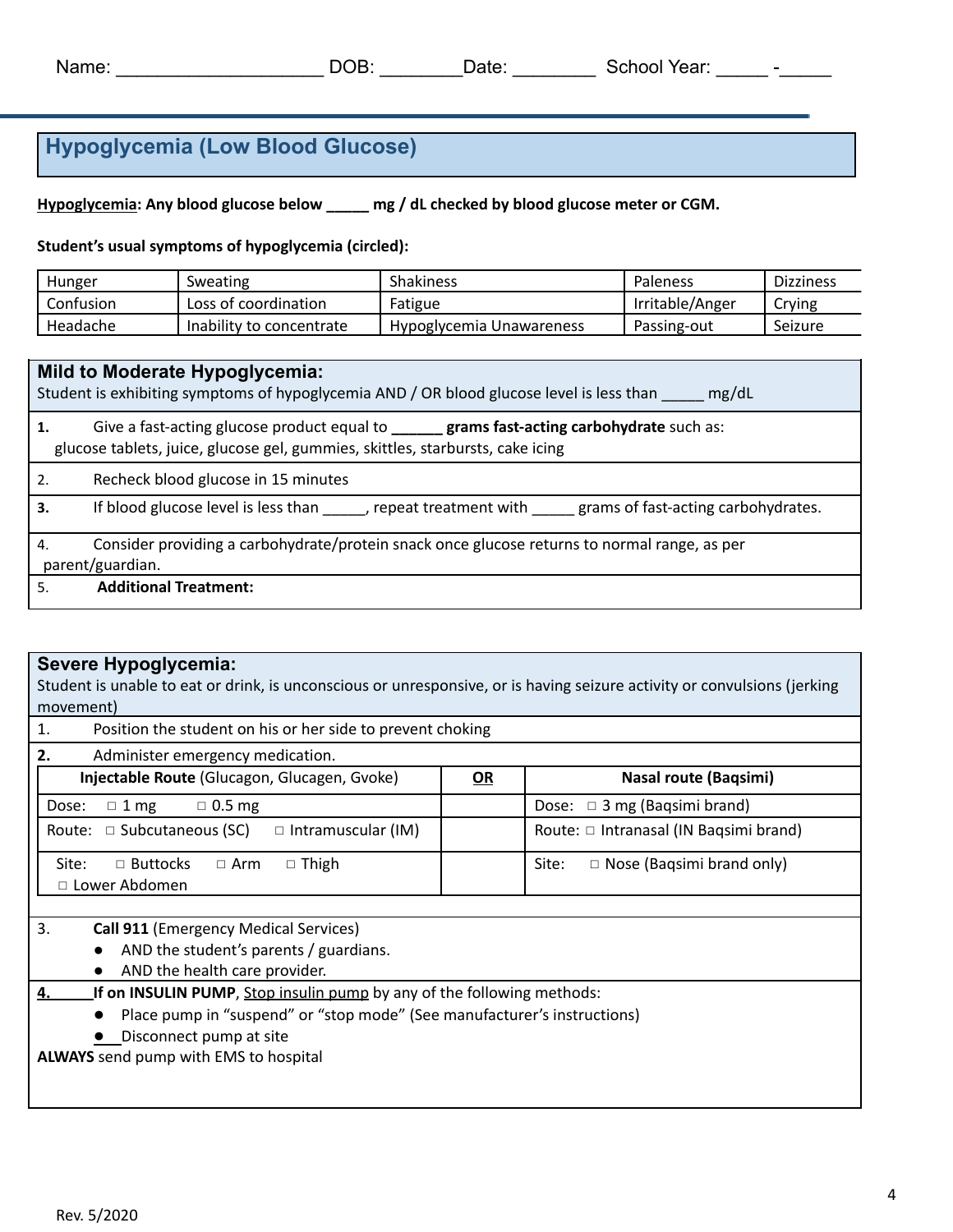| Name: | $\sim$ $\sim$<br>ਮ | Jate | Year:<br>School<br>. |  |
|-------|--------------------|------|----------------------|--|
|       |                    |      |                      |  |

## **Hyperglycemia (High Blood Glucose)**

**Hyperglycemia: Any blood glucose above \_\_\_\_\_\_ mg/dL checked by blood glucose meter or CGM.**

**Student's usual symptoms of hyperglycemia (circled):**

| Extreme thirst | Frequent urination   | <b>Blurry Vision</b> | Hunger           | Headache     |
|----------------|----------------------|----------------------|------------------|--------------|
| Nausea         | <b>Hyperactivity</b> | Irritable            | - -<br>Dizziness | Stomach ache |

#### **Insulin Correction Dose**

For blood glucose greater than \_\_\_\_\_\_\_mg/dL AND at least \_\_\_\_\_ hours since last insulin dose, give correction dose of insulin (see correction dose orders, refer to page 6).

Recheck blood glucose in \_\_\_\_\_\_\_ hours

Notify parents/guardians if blood glucose is over \_\_\_\_\_\_\_\_ mg/dL.

For insulin pump users: see "**Additional Information for Student with Insulin Pump", refer to page 7".**

### **Ketones**

Check  $\Box$  Urine for ketones OR  $\Box$  Blood for ketones:

If blood glucose is above mg/ dL, two times in a row, at least one hour apart

AND / OR when student complains of nausea, vomiting or abdominal pain,

Give counces of water and allow unrestricted access to the bathroom

### **If urine ketones are negative to small OR blood ketones < 0.6 - 1.0 mmol/L:**

1. If insulin has not been administered within \_\_\_\_ hours, provide correction insulin according to student's correction factor and target pre-meal blood glucose (refer to page 6)

2. Return student to his / her classroom

3. Recheck blood glucose and ketones in hours after administering insulin

### **If urine ketones are moderate to large OR blood ketones > 1.0 mmol/L:**

**1.** Do NOT allow student to participate in exercise

- 2. Call parent / guardian, If unable to reach parent / guardian, call health care provider
- 3. If insulin has not been administered within hours, provide correction insulin according to student's correction factor and target blood glucose. (refer to page 6)
- 4. **IF ON INSULIN PUMP:** See "**Additional Information for Student with Insulin Pump", refer to page 7**

### **HYPERGLYCEMIA EMERGENCY Presence of ketones associated with the following symptoms Call 911**

| Nausea and vomiting               | Severe abdominal pain            |
|-----------------------------------|----------------------------------|
| Increasing sleepiness or lethargy | Depressed level of consciousness |
|                                   |                                  |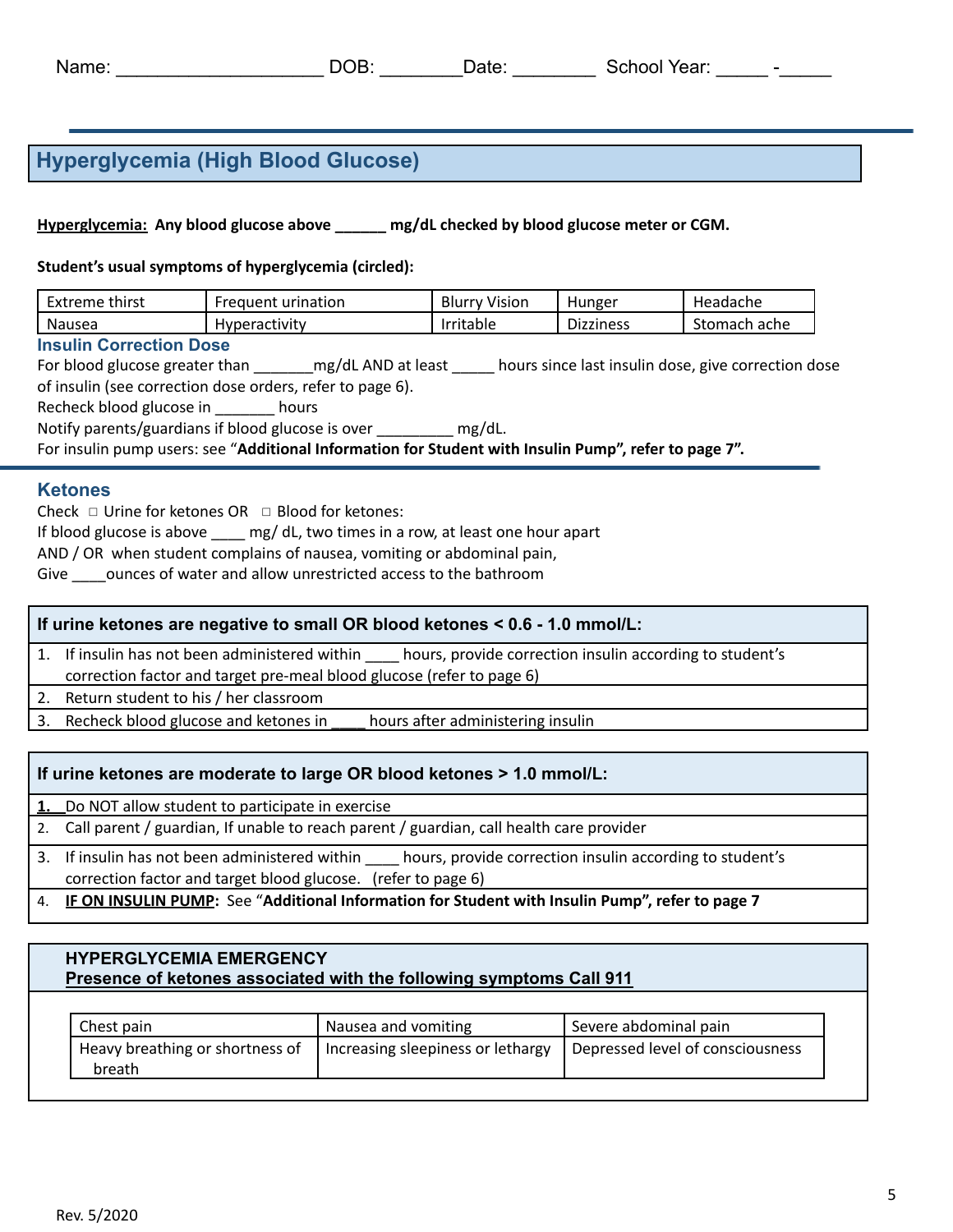| Name: | <b>OB</b> | Date | School Year: | - |
|-------|-----------|------|--------------|---|
|       |           |      |              |   |

| <b>Insulin therapy</b> $\Box$ Insulin pen or Syringe $\Box$ Insulin pump (refer to page 7) |                                    |
|--------------------------------------------------------------------------------------------|------------------------------------|
| $\Box$ Adjustable Bolus Insulin Therapy $\Box$ Fixed Insulin Therapy                       | $\Box$ Long-Acting Insulin Therapy |

## ❑ **Adjustable Bolus Insulin Therapy:**

Apidra (glulisine), Novolog (aspart), Humalog (lispro), Fiasp (aspart), Admelog (lispro). Brands are interchangeable.

| When to give insulin:                                                                                                                         | <b>INSULIN to CARBOHYDRATE</b><br>+<br>Correction | <b>INSULIN to</b><br><b>CARBOHYDRATE</b><br>Only | <b>Correction only</b> |
|-----------------------------------------------------------------------------------------------------------------------------------------------|---------------------------------------------------|--------------------------------------------------|------------------------|
| <b>Breakfast</b>                                                                                                                              | $\Box$                                            | $\Box$                                           | $\Box$                 |
| Lunch                                                                                                                                         | $\Box$                                            | $\Box$                                           | $\Box$                 |
| <b>Snack AM</b>                                                                                                                               | $\Box$                                            | $\Box$                                           | $\Box$                 |
| <b>Snack PM</b>                                                                                                                               | $\Box$                                            | $\Box$                                           | $\Box$                 |
| $\Box$ INSULIN to<br><b>CARBOHYDRATE Dose</b><br><b>Calculation</b><br><b>Total</b>                                                           |                                                   |                                                  |                        |
| Grams<br>of<br>Carboh<br>ydrate<br>to Be<br><b>Eaten</b><br>$^{\prime\prime}B^{\prime\prime}$<br>Insulin-<br>to-Carb<br>ohydra<br>te<br>Ratio |                                                   |                                                  |                        |

|                  | "A" Units of Insulin<br>"B" Insulin-to-Carbohydrate Ratio |     |                    |
|------------------|-----------------------------------------------------------|-----|--------------------|
| $\Box$ Breakfast | unit of insulin                                           | Per | gm of carbohydrate |
| $\Box$ Lunch     | unit of insulin                                           | Per | gm of carbohydrate |
| $\Box$ Snack AM  | unit of insulin                                           | Per | gm of carbohydrate |
| $\Box$ Snack PM  | unit of insulin                                           | Per | gm of carbohydrate |

| □ CORRECTION Dose Calculation (For Elevated blood sugar and $\geq$ 3 hours since last insulin dose) |                                               |                            |  |  |  |
|-----------------------------------------------------------------------------------------------------|-----------------------------------------------|----------------------------|--|--|--|
| $\mathbf{r}$<br>Current Blood Glucose - "C" Target B'<br>Units                                      |                                               |                            |  |  |  |
| "E" Units of insulin<br>of Insulin<br>"D" Correction Factor                                         |                                               |                            |  |  |  |
| "C" Target Blood Glucose                                                                            | "E" Units of insulin<br>"D" Correction Factor |                            |  |  |  |
|                                                                                                     |                                               | 0.5 unit<br>$\blacksquare$ |  |  |  |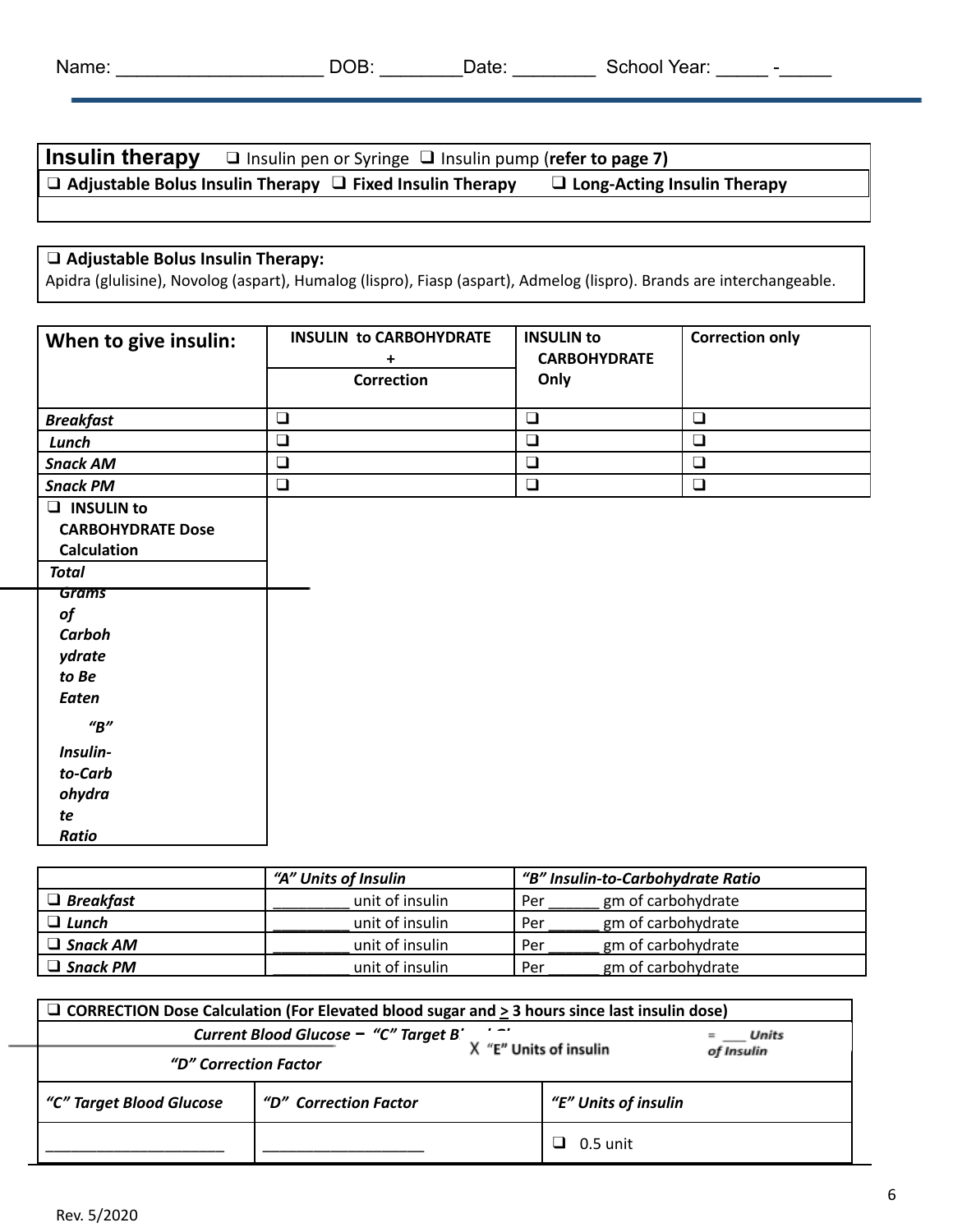| Name:                                                                                  | DOB:                                 |                | Date:                                                                                                         | School Year:                                                                                                       |  |  |
|----------------------------------------------------------------------------------------|--------------------------------------|----------------|---------------------------------------------------------------------------------------------------------------|--------------------------------------------------------------------------------------------------------------------|--|--|
|                                                                                        |                                      |                |                                                                                                               | $\Box$ 1.0 unit                                                                                                    |  |  |
| <b>OR</b>                                                                              |                                      |                |                                                                                                               |                                                                                                                    |  |  |
|                                                                                        |                                      |                |                                                                                                               | $\Box$ CORRECTION Dose Scale ((For Elevated blood sugar and $\geq$ 3 hours since last insulin dose. Use instead of |  |  |
| calculation above to determine insulin correction dose)                                |                                      |                |                                                                                                               |                                                                                                                    |  |  |
|                                                                                        | Insulin Dose<br><b>Blood Glucose</b> |                |                                                                                                               |                                                                                                                    |  |  |
|                                                                                        | to                                   | mg/dL          | give                                                                                                          | units                                                                                                              |  |  |
|                                                                                        | to                                   | $mg/dL$   give |                                                                                                               | units                                                                                                              |  |  |
|                                                                                        | to                                   | $mg/dL$   give |                                                                                                               | units                                                                                                              |  |  |
|                                                                                        | to                                   | mg/dL          | give                                                                                                          | units                                                                                                              |  |  |
|                                                                                        |                                      |                |                                                                                                               |                                                                                                                    |  |  |
| $\Box$ Fixed Insulin Therapy                                                           |                                      |                |                                                                                                               |                                                                                                                    |  |  |
| Name of insulin:                                                                       |                                      |                |                                                                                                               |                                                                                                                    |  |  |
| Units of insulin given pre-breakfast daily                                             |                                      |                |                                                                                                               | □ ______ Units of insulin given pre-lunch daily                                                                    |  |  |
| Units of insulin given pre-snack daily                                                 |                                      |                |                                                                                                               | □ Other:                                                                                                           |  |  |
|                                                                                        |                                      |                |                                                                                                               |                                                                                                                    |  |  |
| $\Box$ Long-Acting Insulin Therapy                                                     |                                      |                |                                                                                                               |                                                                                                                    |  |  |
| Name of Insulin (Circle): Lantus Basaglar Levemir Tresiba (u100/u200) Toujeo (u300)    |                                      |                |                                                                                                               |                                                                                                                    |  |  |
| $\Box$ To be given during school hours:                                                | $\Box$ Pre-breakfast dose: units     |                |                                                                                                               |                                                                                                                    |  |  |
|                                                                                        | $\Box$ Pre-lunch dose:               |                | distribution in the units of the set of the set of the set of the set of the set of the set of the set of the |                                                                                                                    |  |  |
|                                                                                        | $\Box$ Pre-dinner dose:              |                |                                                                                                               | units                                                                                                              |  |  |
| □ Other Diabetes Medications:                                                          |                                      |                |                                                                                                               |                                                                                                                    |  |  |
| □ Name: ____________________ Dose: _________ Route: __________ Times given: __________ |                                      |                |                                                                                                               |                                                                                                                    |  |  |
|                                                                                        |                                      |                |                                                                                                               |                                                                                                                    |  |  |
| □ Name: ____________________ Dose: ________ Route: _________ Times given: ___________  |                                      |                |                                                                                                               |                                                                                                                    |  |  |
|                                                                                        |                                      |                |                                                                                                               |                                                                                                                    |  |  |
|                                                                                        |                                      |                |                                                                                                               | Disaster Plan/Extended Day Field Trips - To prepare for an unplanned disaster or emergency (72 hours):             |  |  |
|                                                                                        |                                      |                |                                                                                                               |                                                                                                                    |  |  |

❑ Obtain emergency supply kit from parents/guardians.

❑ Continue to follow orders contained in this DMMP.

 $\square$  Additional insulin orders as follows (e.g., dinner and nighttime doses):

## **Additional Information for Students with Insulin Pumps**

Brand / model of pump:

 $\Box$  Refer to attached pump settings provided by parent/guardian or healthcare provider

◻ Other pump instructions: *Medtronic 530G, 630G, 670G, or TSlim X2 with Basal IQ may be enabled with the hypoglycemia automatic insulin suspend (stopped for up to 2 hours)*

◻ Medtronic 670G and TSlim X2 Control IQ pump utilizes advanced hybrid closed loop technology to adjust insulin delivery to help prevent highs and lows, while still allowing the user to manually bolus for meals.

### **Hyperglycemia Management:**

◻ If Blood glucose greater than \_\_\_\_\_\_mg/dL that has not decreased within \_\_\_\_\_\_hours after correction and / or if student has moderate to large ketones. Notify parents/ guardians

□ For infusion site failure: Insert new infusion set and/or replace reservoir, or give insulin by syringe or pen using insulin dosing prescribed on page 6

□ For suspected pump failure: Suspend or remove pump and give insulin by syringe or pen using insulin dosing prescribed on page 6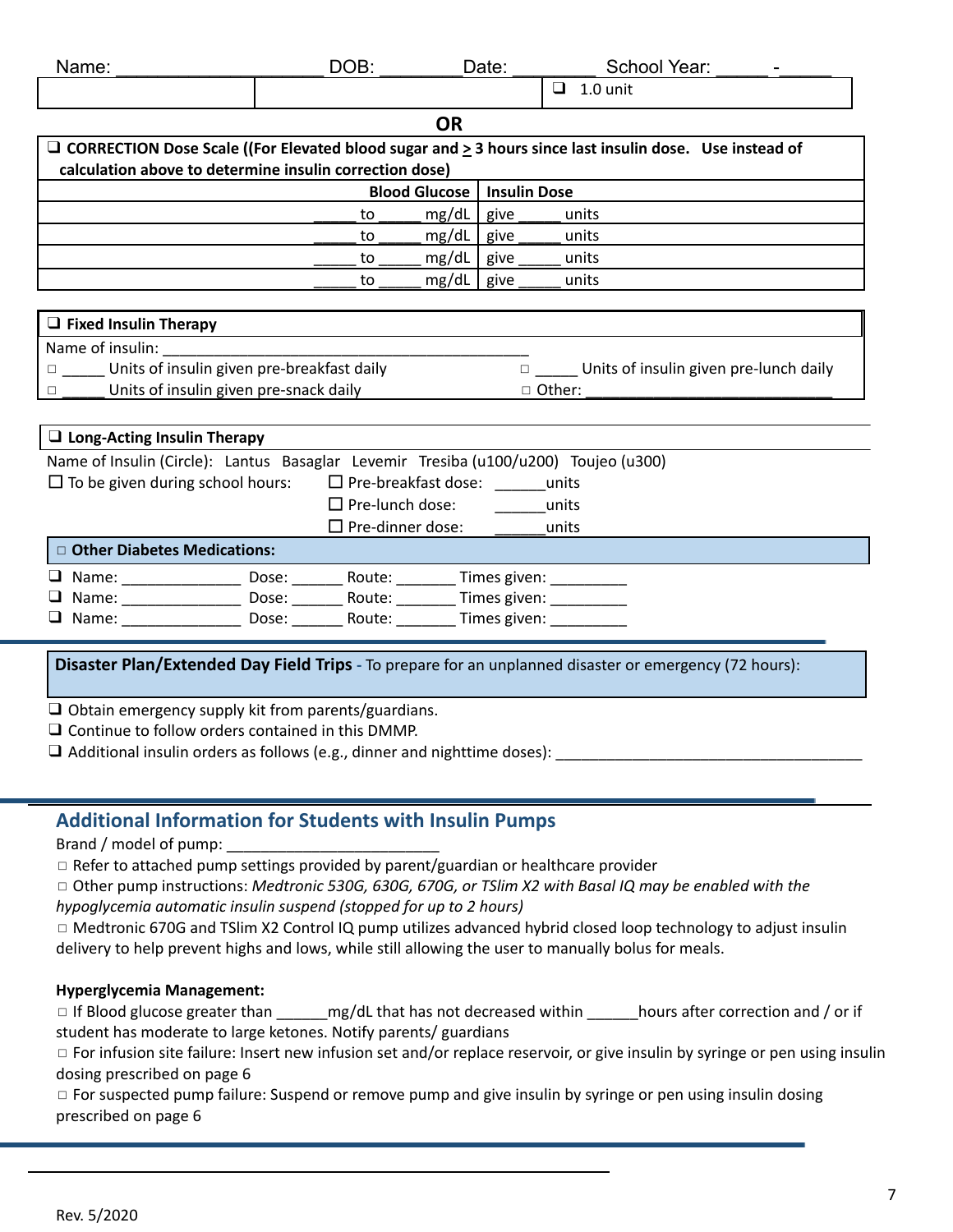| Name:                                                                                                     |                                                             | DOB: ___________Date: _________ | School Year: _______ -_____ |  |
|-----------------------------------------------------------------------------------------------------------|-------------------------------------------------------------|---------------------------------|-----------------------------|--|
|                                                                                                           | <b>Adjustments for Physical Activity Using Insulin Pump</b> |                                 |                             |  |
| May disconnect<br>from pump for<br>sports activities: $\Box$<br>Yes, for $\_\_\_\_\_\_\_\_\_\_\$<br>hours | $\Box$ No                                                   |                                 |                             |  |
| Set temporary basal<br>rate: $\Box$ Yes, $\qquad\%$<br>temporary basal for<br>hours                       | $\Box$ No                                                   |                                 |                             |  |
| Suspend pump use:<br>$\Box$ Yes, for<br>hours                                                             | $\Box$ No                                                   |                                 |                             |  |
| <b>Temp Target</b><br>(specific to<br>Medtronic): 150<br>mg/dL $\Box$ Yes, for<br>hours                   | $\Box$ No                                                   |                                 |                             |  |
| <b>Exercise Activity use</b><br>(specific to TSlim X2<br>with Control IQ): □<br>Yes                       | $\Box$ No                                                   |                                 |                             |  |
|                                                                                                           | <b>Student's Self-care Pump Skills</b>                      |                                 | Independent?                |  |

| <b>Student's Self-care Pump Skills</b> |                                                 |            | Independent? |
|----------------------------------------|-------------------------------------------------|------------|--------------|
|                                        | Administers carbohydrate and correction bolus   | $\Box$ Yes | $\Box$ No    |
|                                        | Calculates and sets temporary basal rate        | $\Box$ Yes | $\Box$ No    |
|                                        | Changes batteries                               | $\Box$ Yes | $\Box$ No    |
|                                        | Disconnects and reconnects pump to infusion set | $\Box$ Yes | $\Box$ No    |
|                                        | Prepares reservoir, pod, and/or tubing          | $\Box$ Yes | $\Box$ No    |
|                                        | Inserts infusion set                            | $\Box$ Yes | $\Box$ No    |
|                                        | Troubleshoots alarms and malfunctions           | $\Box$ Yes | $\Box$ No    |

## **Authorization to Treat and Administer Medication in the School Setting as Required by Virginia Law**

This Diabetes Medical Management Plan has been approved by the undersigned Health Care Provider.

It further authorizes schools to treat and administer medication as indicated by this plan and required by Virginia Law.

### **Providers:**

My signature below provides authorization for the Virginia Diabetes Medical Management Plan contained herein. I understand that all treatments and procedures may be performed by the student, the school nurse, unlicensed trained designated school personnel, as allowed by school policy, state law or emergency services as outlined in this plan. I give permission to the school nurse and designated school personnel who have been trained to perform and carry out the diabetes care tasks for the student as outlined in the student's Diabetes Medical Management Plan as ordered by the prescribing health care provider (Code of Virginia § 22.1-274).

### **Parents:**

I also consent to the release of information contained in this Diabetes Medical Management Plan to all school staff members and other adults who have responsibility for my student and who may need to know this information to